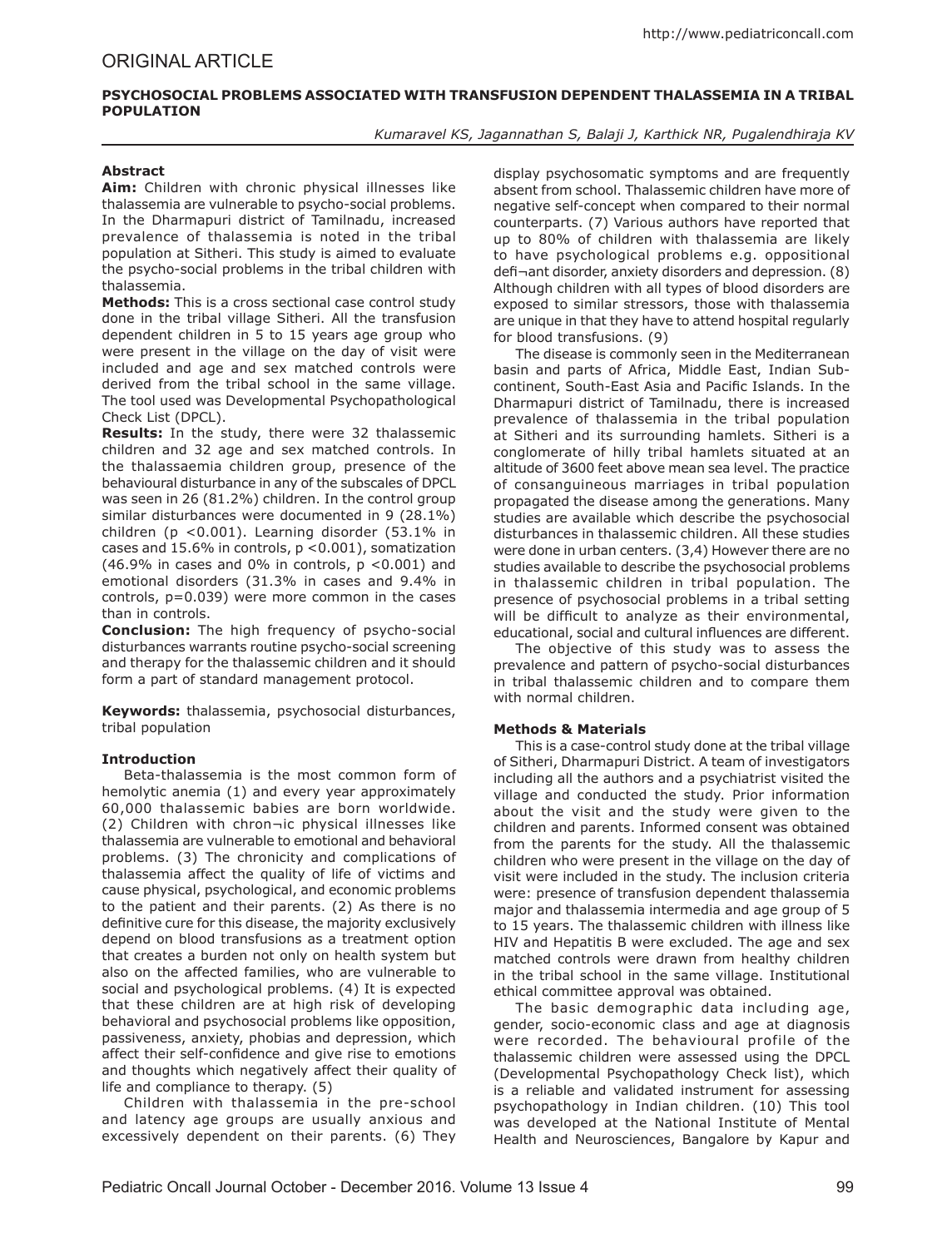colleagues in 1994. The DPCL contains 124 easy to administer questions. The checklist identifies the following clusters of developmental problems/ disorders: emotional disorders, hyperkinesis, childhood psychosis, learning disorder, hysterical syndrome, conduct disorder, autism, and obsessive compulsive neurosis. The psychiatrist present in the team carried out an independent examination to supplement the diagnosis made by DPCL.

To assess the socioeconomic status of the parents, the Modified Kuppuswamy scale was used. (11) Normative data was obtained from age and sex matched controls belonging to a school in the same village. Those children suffering from physical illness were excluded. Informed consent was obtained from parents.

The data was analyzed using the Statistical Package for Social Studies (SPSS) version 17 for windows. Descriptive statistics like frequency, mean and standard deviation were used to describe the data obtained. The McNemer's chi-square test was done to compare the behavioural abnormalities in thalassemic children and control group. To measure the correlation between sociodemographic and clinical variables and behavioural abnormality conditional logistic regression method was performed.

### **Results**

In the study there were 32 thalassemic children and 32 age and sex matched controls. Their sociodemographic and clinical profile is depicted in table 1.

| <b>Character</b>                         | Cases ( $N=32$ )<br>Frequency (%) | Controls (n=32)<br>Frequency (%) |  |
|------------------------------------------|-----------------------------------|----------------------------------|--|
| Age group                                |                                   |                                  |  |
| 5-7 years                                | 14 (43.8%)                        | 14 (43.8%)                       |  |
| 8-10 years                               | 11(34.3%)                         | 11 (34.3%)                       |  |
| $11-15$ years                            | $7(21.9\%)$                       | 7 (21.9%)                        |  |
| Sex                                      |                                   |                                  |  |
| Female                                   | 12(37.5%)                         | 12 (37.5%)                       |  |
| Male                                     | 20(62.5%)                         | 20 (62.5%)                       |  |
| <b>Socio Economic Status</b>             |                                   |                                  |  |
| Lower middle                             | $2(6.3\%)$                        | $2(6.3\%)$                       |  |
| Upper lower                              | 19(59.4%)                         | 20 (62.5%)                       |  |
| Lower                                    | 11(34.4%)                         | 10 (31.25%)                      |  |
| Age at diagnosis                         |                                   |                                  |  |
| $1$ to $1\frac{1}{2}$ years              | 10(31.3%)                         | <b>NA</b>                        |  |
| $1\frac{1}{2}$ to 2 years                | 11(34.3%)                         | <b>NA</b>                        |  |
| 2 to 2 $\frac{1}{2}$ years               | $6(18.8\%)$                       | <b>NA</b>                        |  |
| 2 $\frac{1}{2}$ to 3 $\frac{1}{2}$ years | $5(15.6\%)$                       | <b>NA</b>                        |  |
| Transfusion frequency                    |                                   |                                  |  |
| Monthly twice                            | $3(9.4\%)$                        | <b>NA</b>                        |  |
| Monthly once                             | 28(87.5%)                         | <b>NA</b>                        |  |
| Once in two months                       | $1(3.1\%)$                        | <b>NA</b>                        |  |
| Oral Iron chelation                      |                                   |                                  |  |
| No                                       | $7(21.9\%)$                       | <b>NA</b>                        |  |
| Yes                                      | 25(78.1%)                         | <b>NA</b>                        |  |
| <b>Siblings with Thalassemia</b>         |                                   |                                  |  |
| No                                       | 30(93.8%)                         | <b>NA</b>                        |  |
| Yes                                      | $2(6.3\%)$                        | <b>NA</b>                        |  |

**Table I: Socio-demographic Profile of the children in the study**

NA = Not Applicable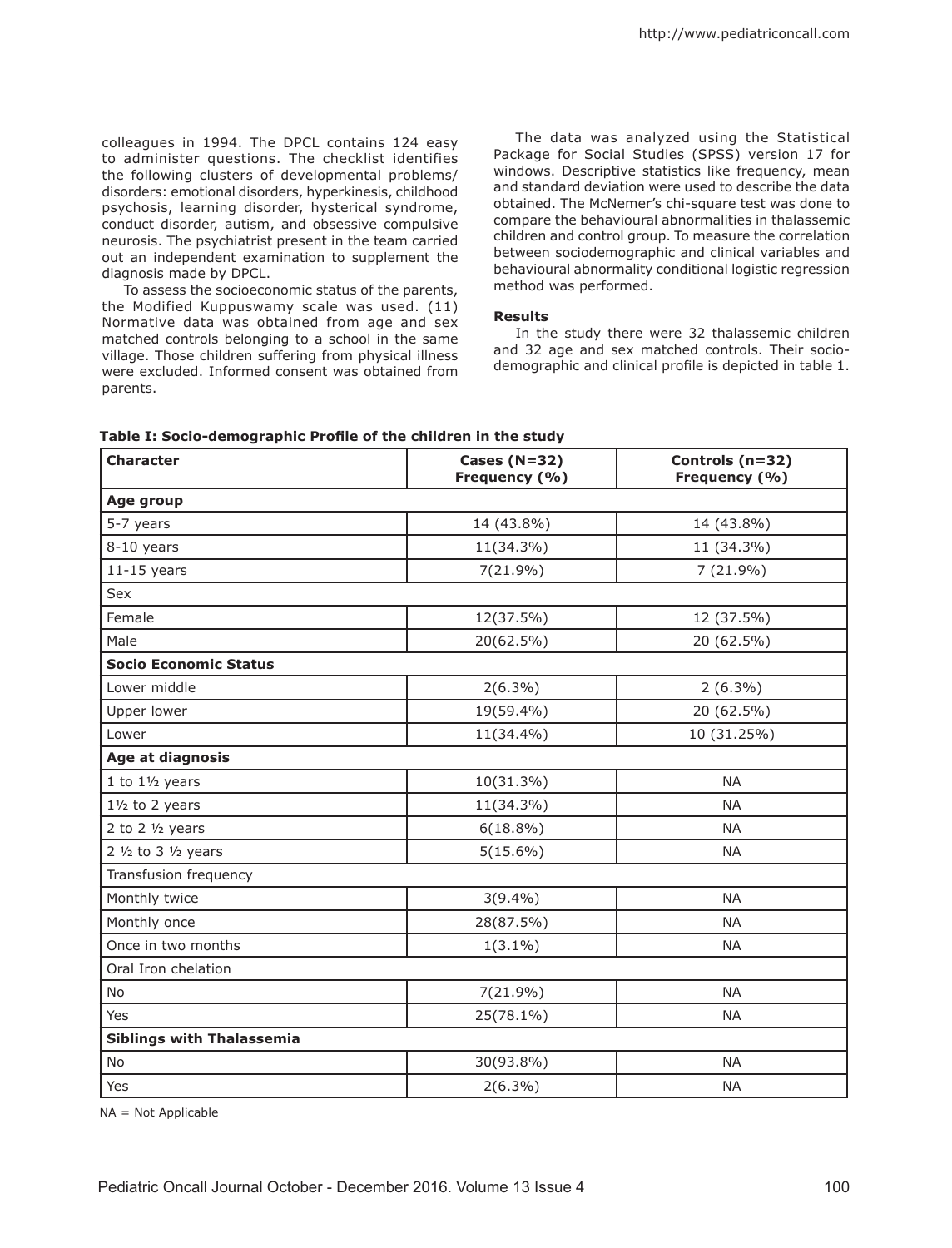| Psychopathological problems as per DPCL<br><b>Scales</b> | Cases<br>$(n=32)$ | <b>Controls</b><br>$(n=32)$ | P value |
|----------------------------------------------------------|-------------------|-----------------------------|---------|
|                                                          | <b>No</b>         | <b>No</b>                   |         |
| Developmental History                                    | $3(9.4\%)$        | 0                           | 0.250   |
| Developmental problems                                   | 0                 | 0                           |         |
| Hyperkinesis                                             | $5(15.6\%)$       | $\Omega$                    | 0.063   |
| Conduct disorder                                         | $3(9.4\%)$        | $2(6.3\%)$                  | 1.000   |
| Obsessive Compulsive Disorder                            | 0                 | 0                           |         |
| Psychoses                                                | 0                 | 0                           |         |
| Learning disorder                                        | 17(53.1%)         | $5(15.6\%)$                 | < 0.001 |
| Emotional disorder                                       | 10(31.3%)         | $3(9.4\%)$                  | 0.039   |
| Somatisation                                             | 15(46.9%)         | 0                           | < 0.001 |
| Family history                                           | $2(6.3\%)$        | 0                           | 0.500   |
| Temperament                                              | $4(12.5\%)$       | $2(6.3\%)$                  | 0.625   |
| <b>Stressors</b>                                         | 0                 | 0                           |         |

**Table 2: Comparison of Psychopathological Problems among Cases and Controls**

In the thalassemia children group, presence of the behavioural disturbance in any of the subscales of DPCL was seen in 26 (81.2%) children. In the control group similar disturbances were documented in 9 (28.1%)  $(p<0.001)$  (Odd's ratio = 65.2). Table: 2 shows the prevalence of the psychopathological problems among cases and controls.

### **Discussion**

In a developing country like India, the medical management of a chronic disease takes the centre stage of treatment. The psychosocial aspects of chronic diseases like thalassemia are often neglected. The higher prevalence (81.2%) of psychopathology in a tribal population is a new observation in the medical literature. Sadowsky et al reported 43% to 47% prevalence of psychological disturbances in thalassemic children. (12) A study by Aydin et al in Turkey reported 80% of the patients had at least one psychiatric disorder. (5) A study by Saini et al in India reported about 54% of psychological abnormalities using Childhood Psychopathological Measurement Schedule (CPMS). (13) Shaligram et al reported the presence of psychological disturbances in 44% of thalassemic children using CPMS. (4) The high prevalence of psychopathology in thalassemic children can be explained by their chronic illness, frequent hospitalizations for regular blood transfusion, fear of injection or discomfort in hospital.

We observed that the commonest psychopathological problems were learning disorders, somatization and emotional disorder in the thalassemic children. In a study from Indore, school problems were seen in all (100%) the thalassemic children. (12) Similar prevalence of somatisation (56%) was observed in a study in Bengaluru. (14)

The interesting finding in this study is the complete absence of obsessive compulsive disorder and psychosis. Many studies have reported the presence of both these conditions. (15,16) Ghanizadeh et al in 2006 studied the prevalence of psychiatric disorders, depression, and suicidal behaviour in thalassemic children using Kiddie-Schedule for Affective Disorders and Schizophrenia (K-SADS). They observed depressive disorder and separation anxiety disorder as the most common disorders. (17) A significant number of thalassemic children in our study sample suffered from combination of psychopathologies. Multiple psychopathologies are common in thalassemic children and it was also reported in many other studies. (15,16)

There are only a few studies available which have evaluated the benefits of therapy for psycho-social disorders in thalassemic children. One such study is by Mazzone et al, who carried out a Cognitive Behavioural Family Therapy (CBFT) among twentyeight β-thalassemic major children for one year, and the results were encouraging. (18)

Because of logistical and time constraints the study was conducted as a cross sectional one rather than a longitudinal one which is one of the limitations of this study.

To summarize there was a high frequency of psychosocial disturbances in thalassemic children belonging to tribal population when compared to normal children. The common psychopathological problems noted in the study were learning disorders, somatisation and emotional disorder. The treating physicians should screen and manage the psycho-social disturbances in